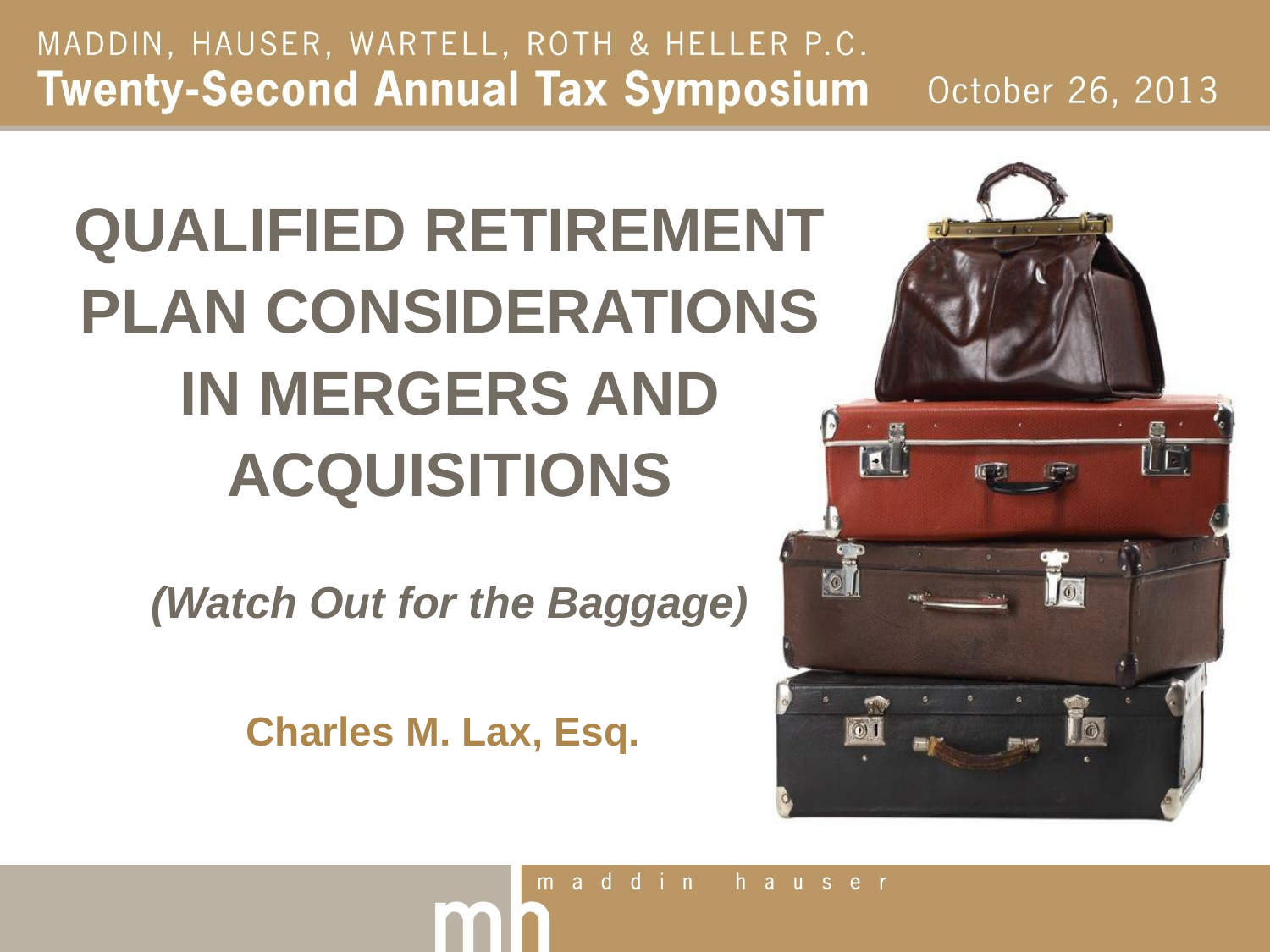## **Almost Every Retirement Plan Has Some Baggage**

- **Both Buyers and Sellers should be** aware of it in any merger or acquisition
- Each side to the transaction will have its own perspective

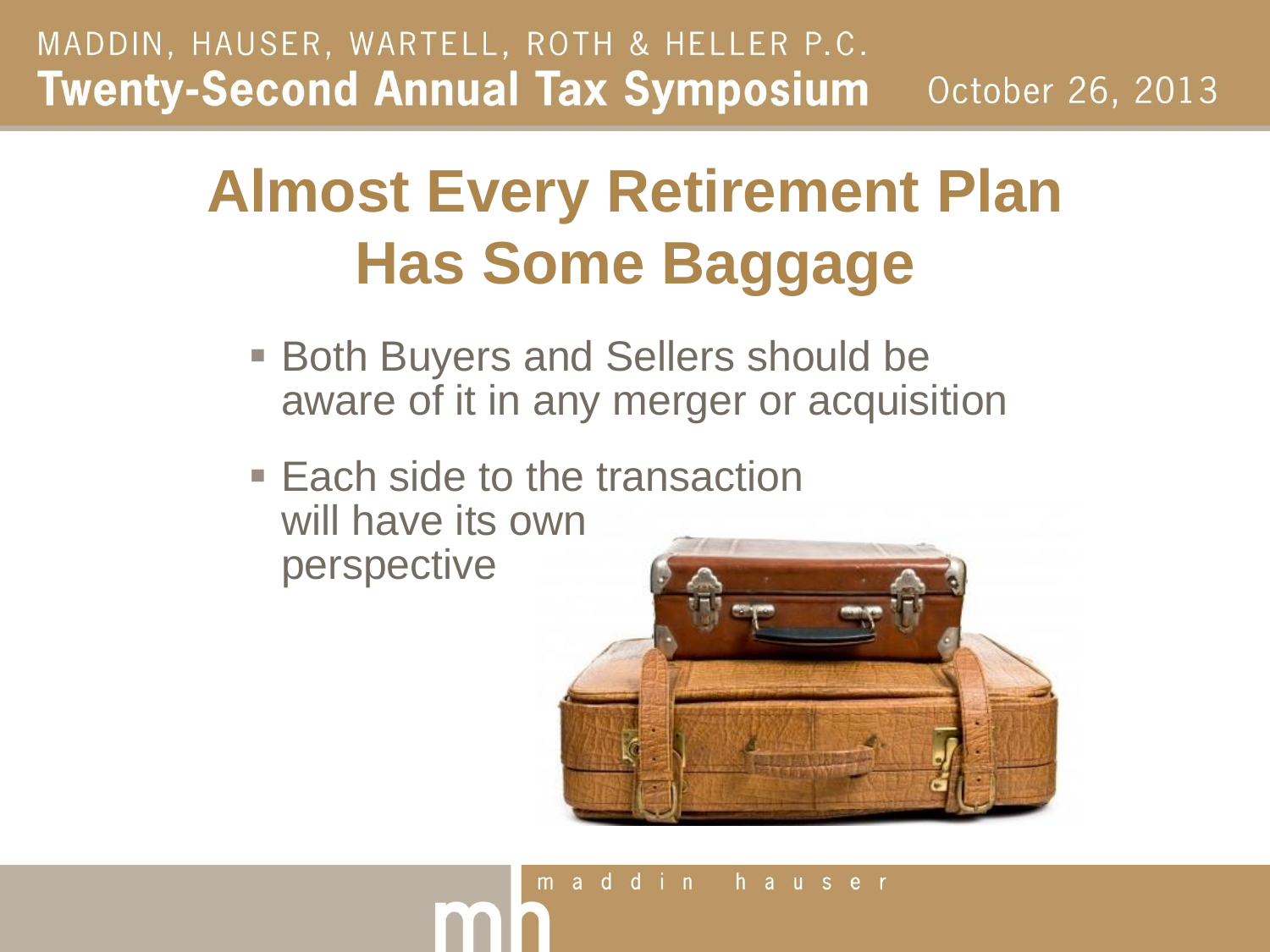## **Depending on the Structure of the Transaction, Each Side Will Deal with the Baggage Differently**



- **Stock Entity Purchase**
- Merger
- **Acquisition of Assets**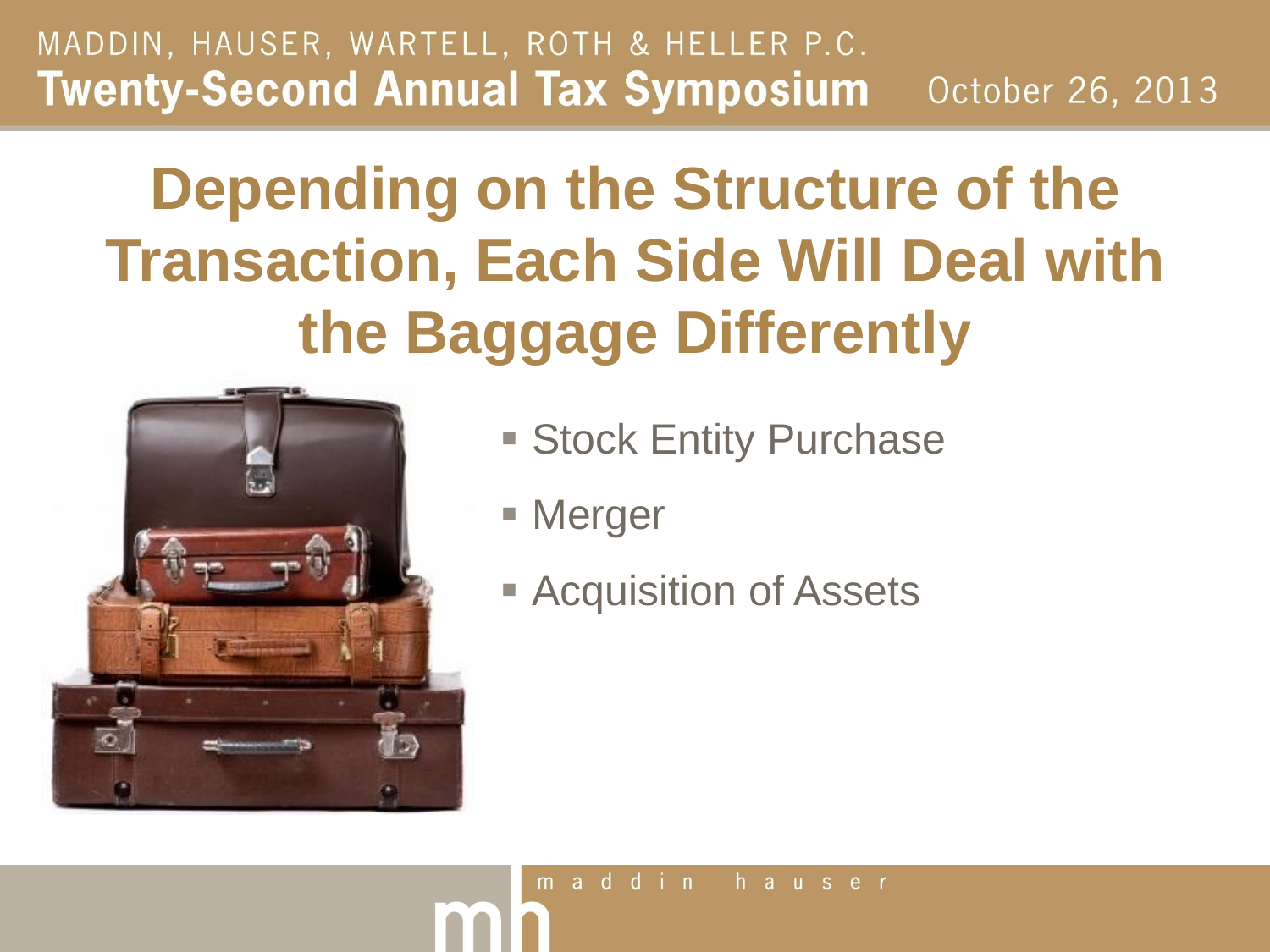## **What is Needed at Minimum in the Due Diligence Process**

- Plan Documents and Amendments
- 5500s for the Last 3 Years
- Audit Reports (if required) for the Last 3 Years
- Actuarial Reports for the Last 3 Years (if a DB Plan)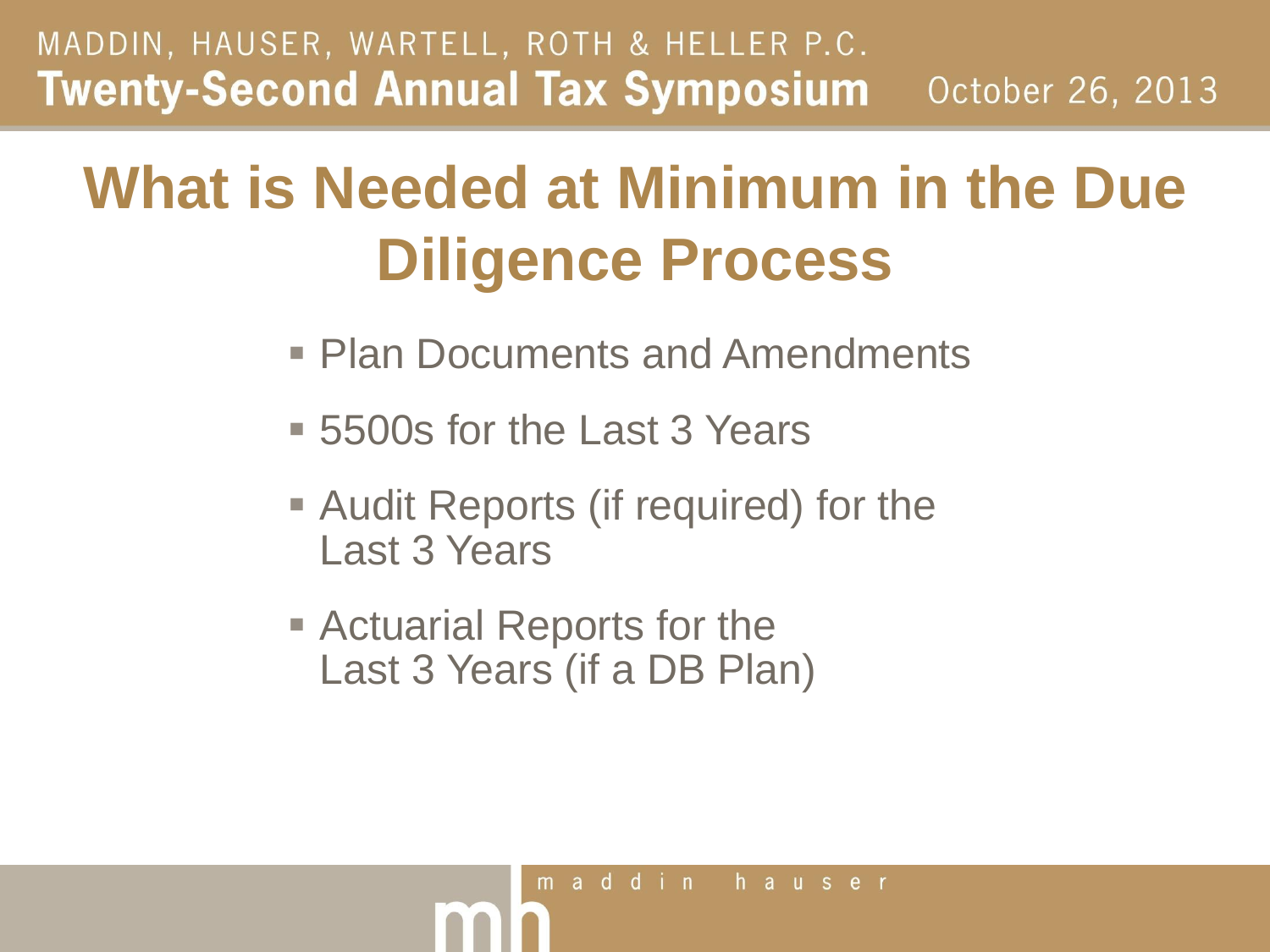## **What is Needed at Minimum in the Due Diligence Process**

- Year-End Valuations for the Last 3 Years (if a DC Plan)
- **Summary Plan Description and Summaries** of Material Modifications
- **The Last IRS Determination Letter** (if one was obtained)
- VCP Applications and Compliance Statements
- **Any IRS or DOL Audit Reports and** Closing Agreements with the IRS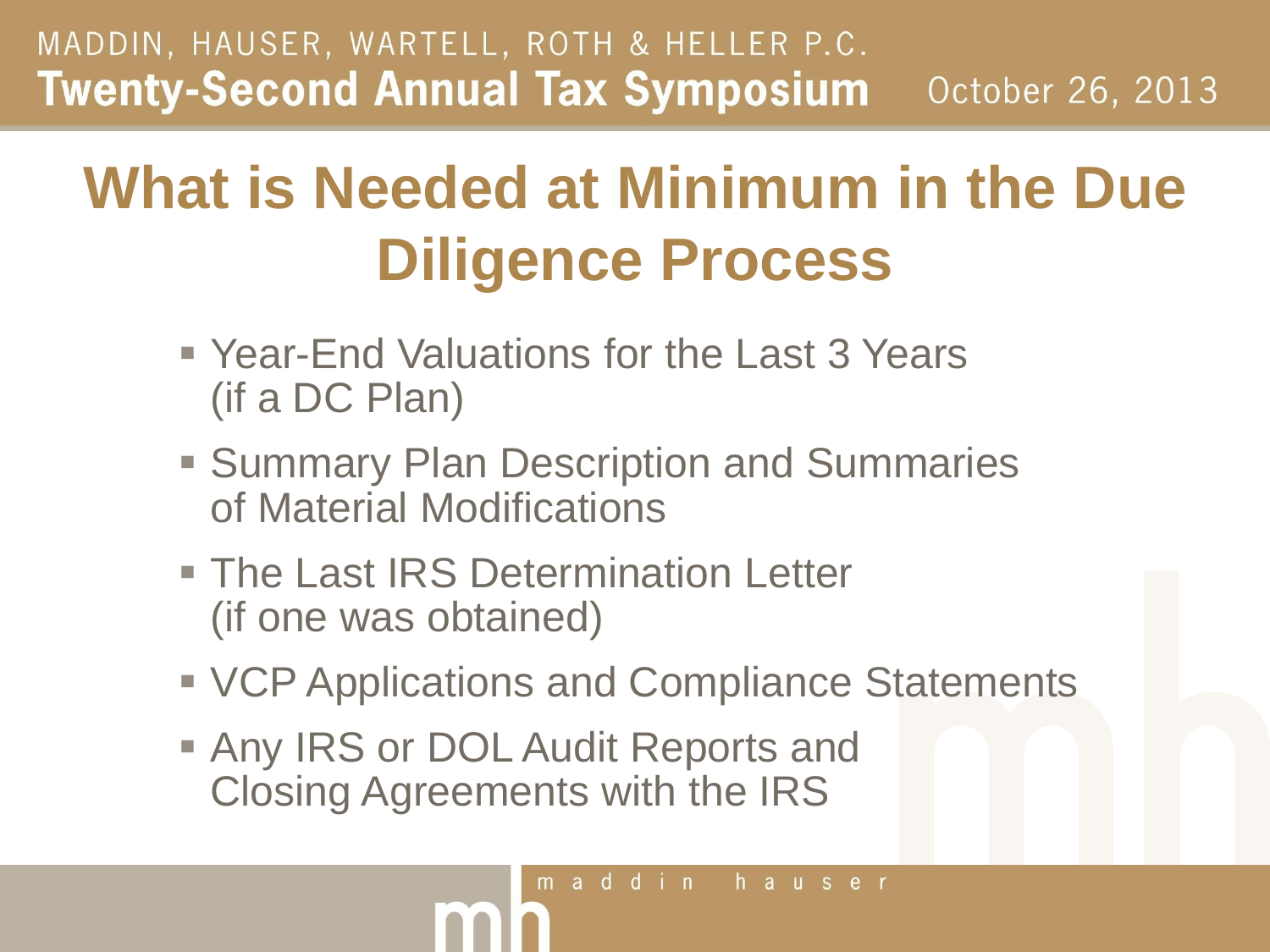## **Are Representations and Warranties Legal Gobbledygook or Do They Really Mean Something?**

- Can a Seller Ever Make Representations About a Retirement Plan?
- Can a Buyer Ever Assume or Take Over a Retirement Plan Without Them?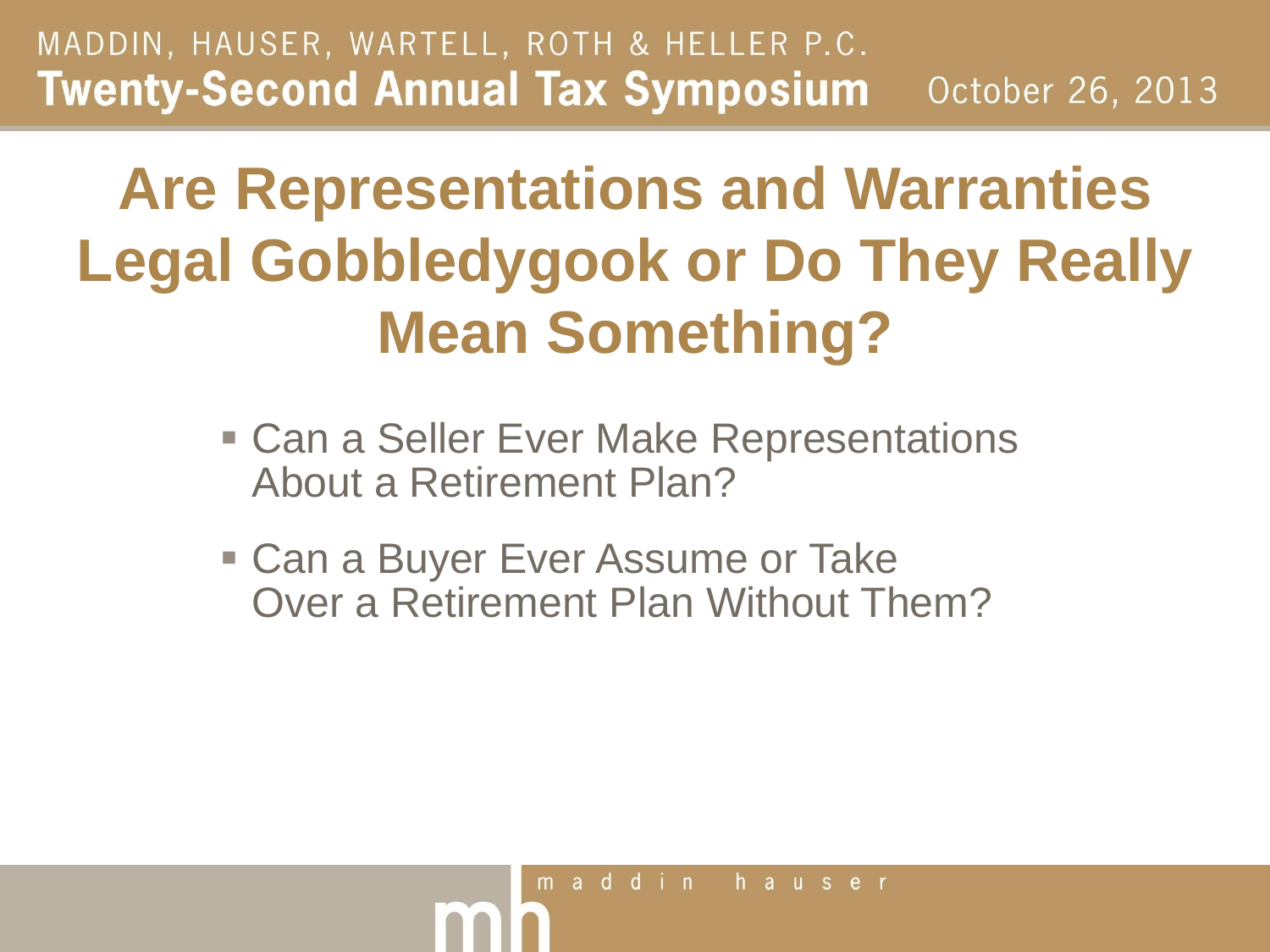## **Danger Signs for a Buyer**

- **Understaffing of Good Benefits Personnel** or the Reluctance to Use Advisors
- **Unsophisticated or Overwhelmed** Outside Advisors
- **Lack of Historical Data, Records** or Documents
- **Pending or Prior VCP Filings or** IRS Closing Agreements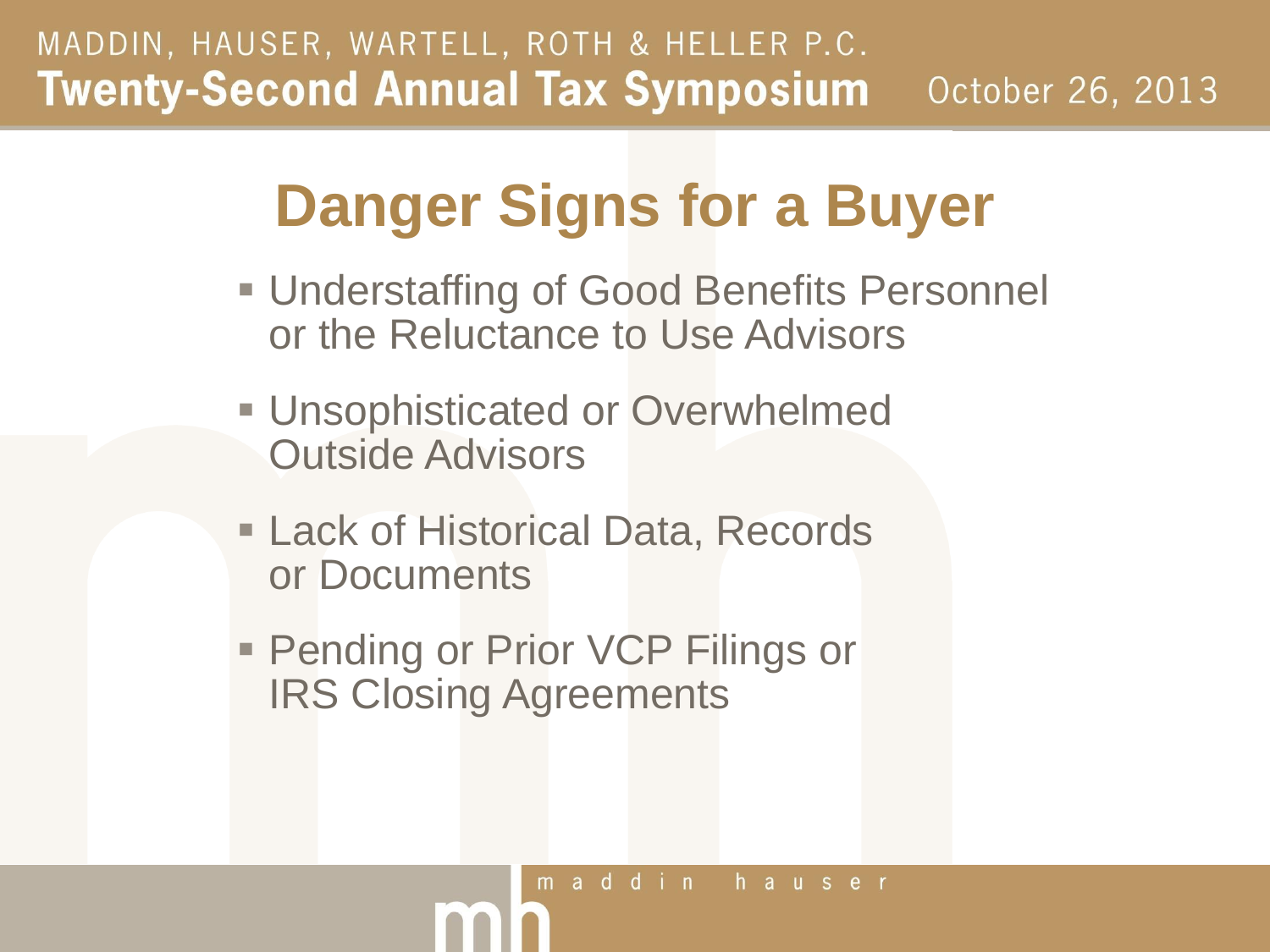### **"Big Ticket" Items a Buyer Should Look for**

- **Improper Characterization of Workers as** Independent Contractors
- The Failure to File Returns or Complete Audits (if required)
- Failure to Keep Plan Documents Up-to-Date
- Operational Problems Such as: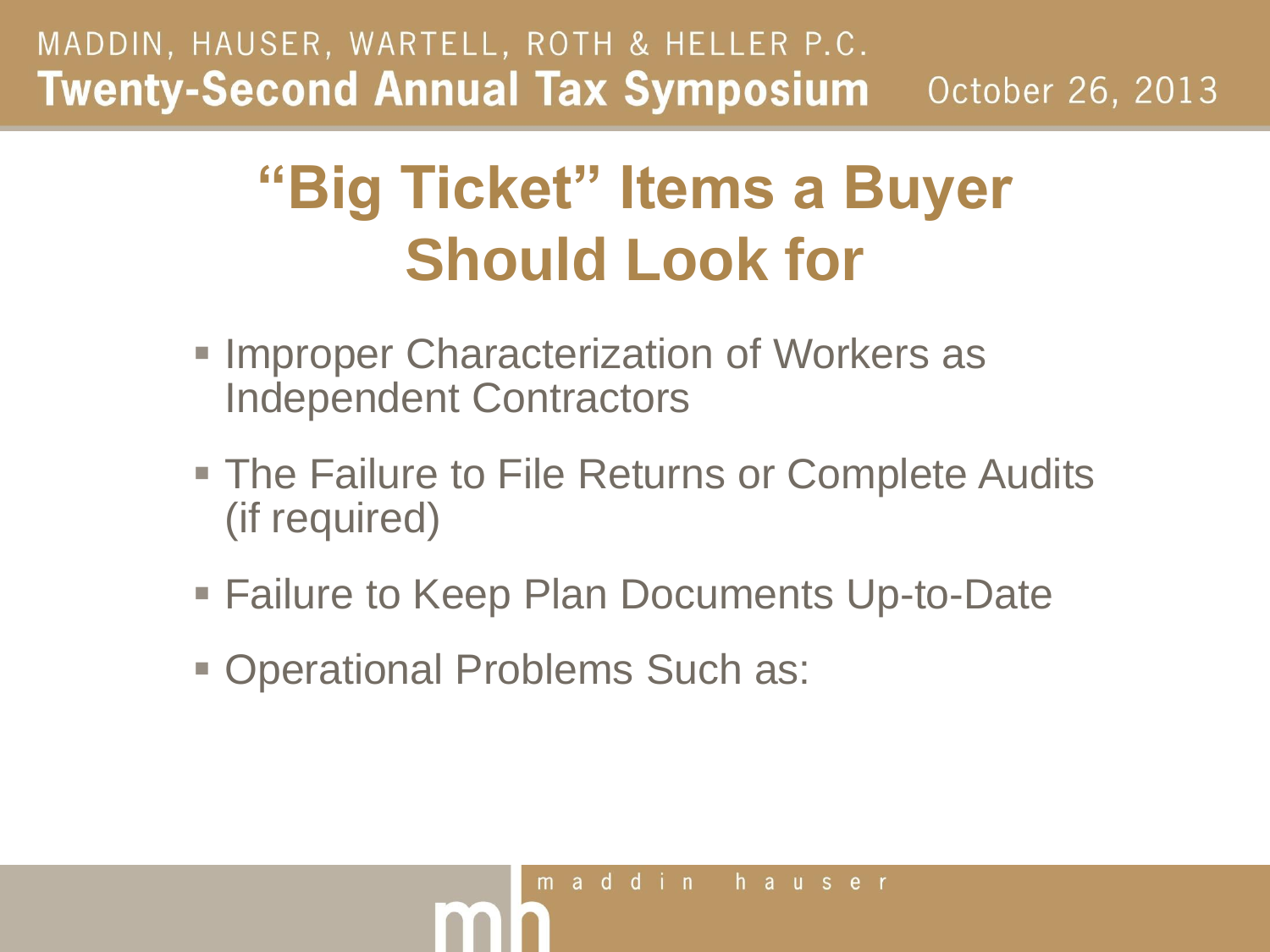### **"Big Ticket" Items a Buyer Should Look for**

- Excluding Eligible Employees
- **The Failure to Follow the Plan's Definition** of Compensation
- The Failure to Timely Deposit 401(k) Deferrals
- **Improper Hardship Distributions**
- The Failure to Make Required Minimum Distributions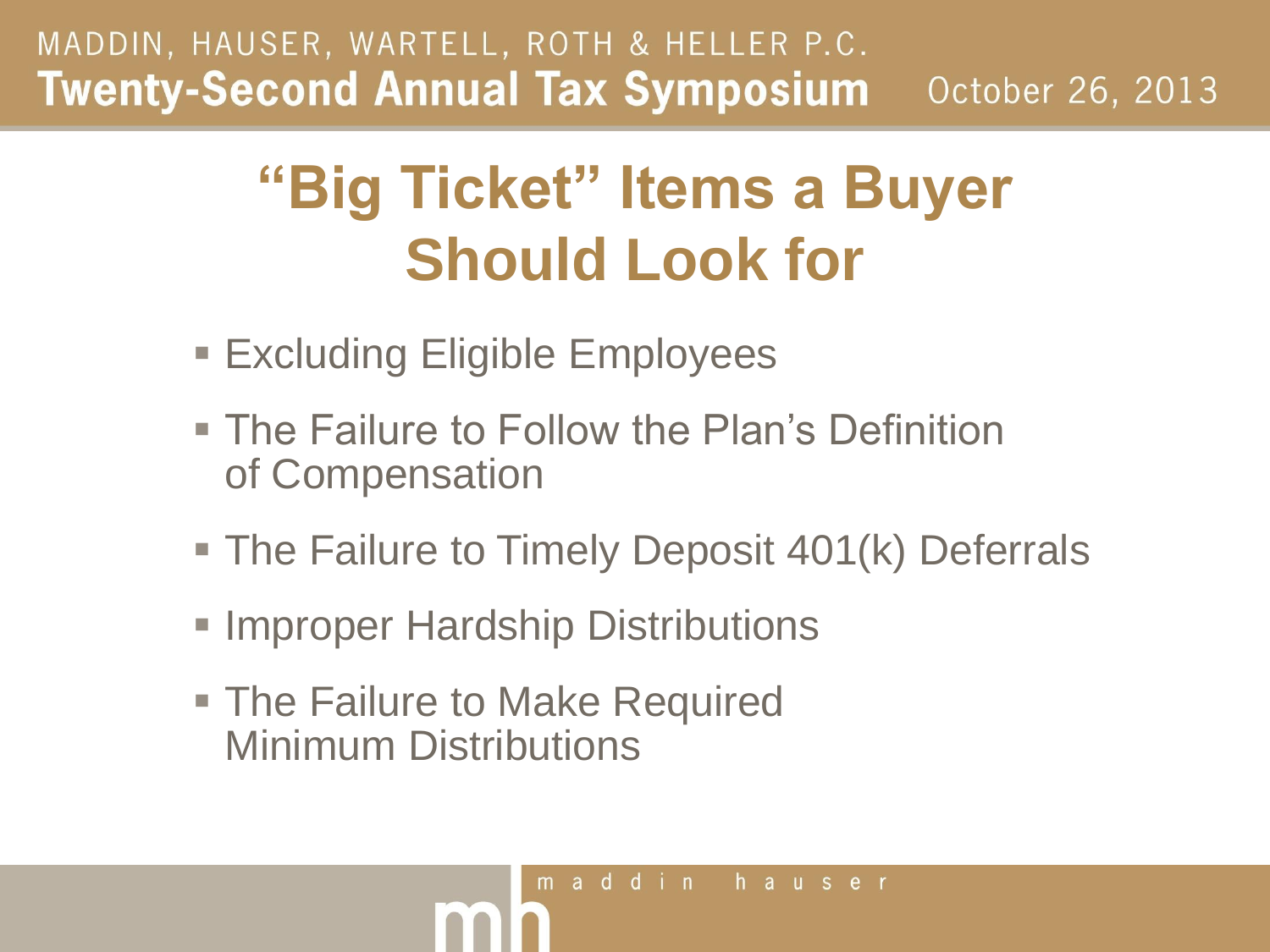### **Case Study No. 1**

### Withdrawal Liability Baggage

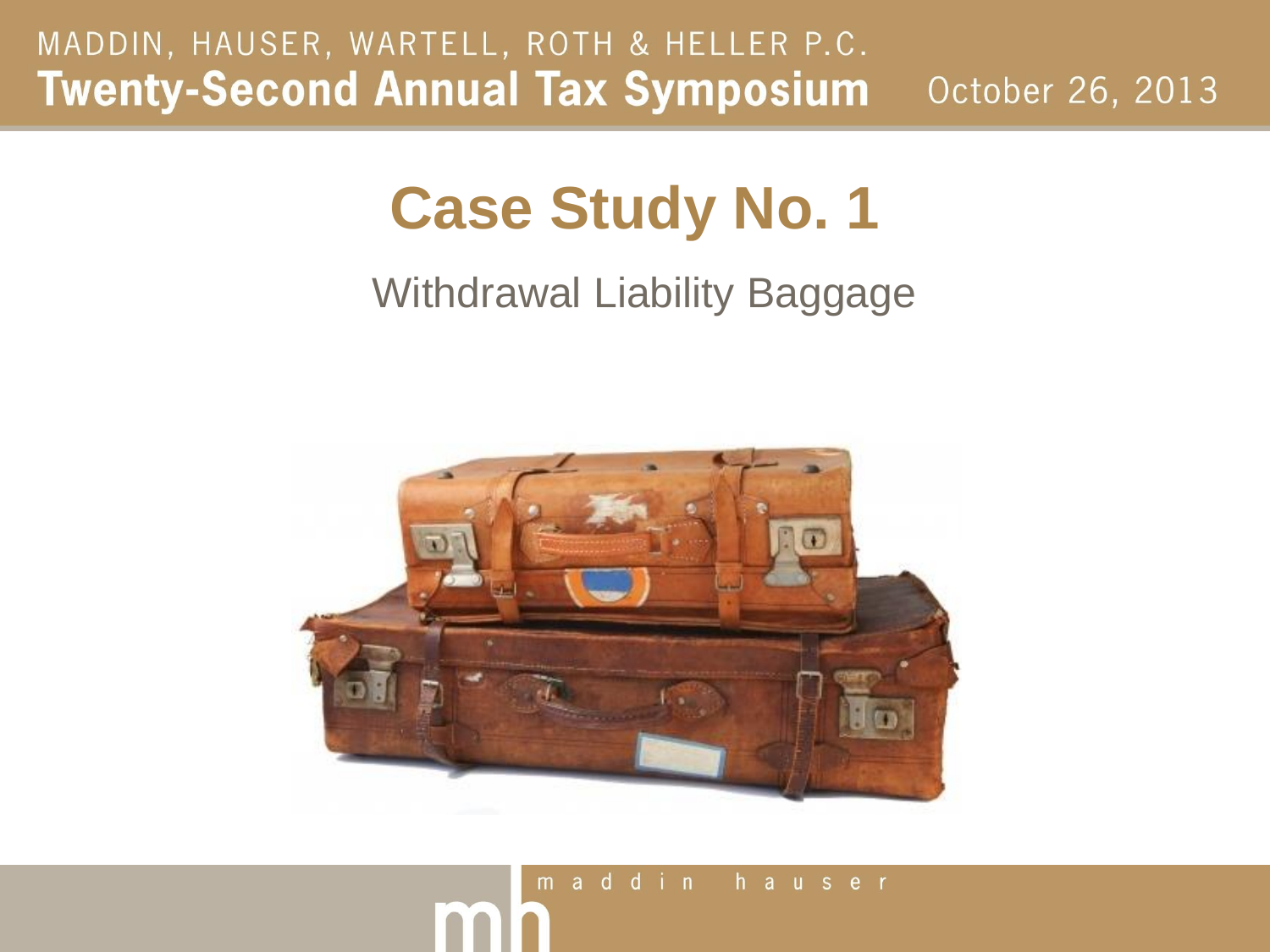### **Case Study No. 2**

Partial Plan Termination Baggage

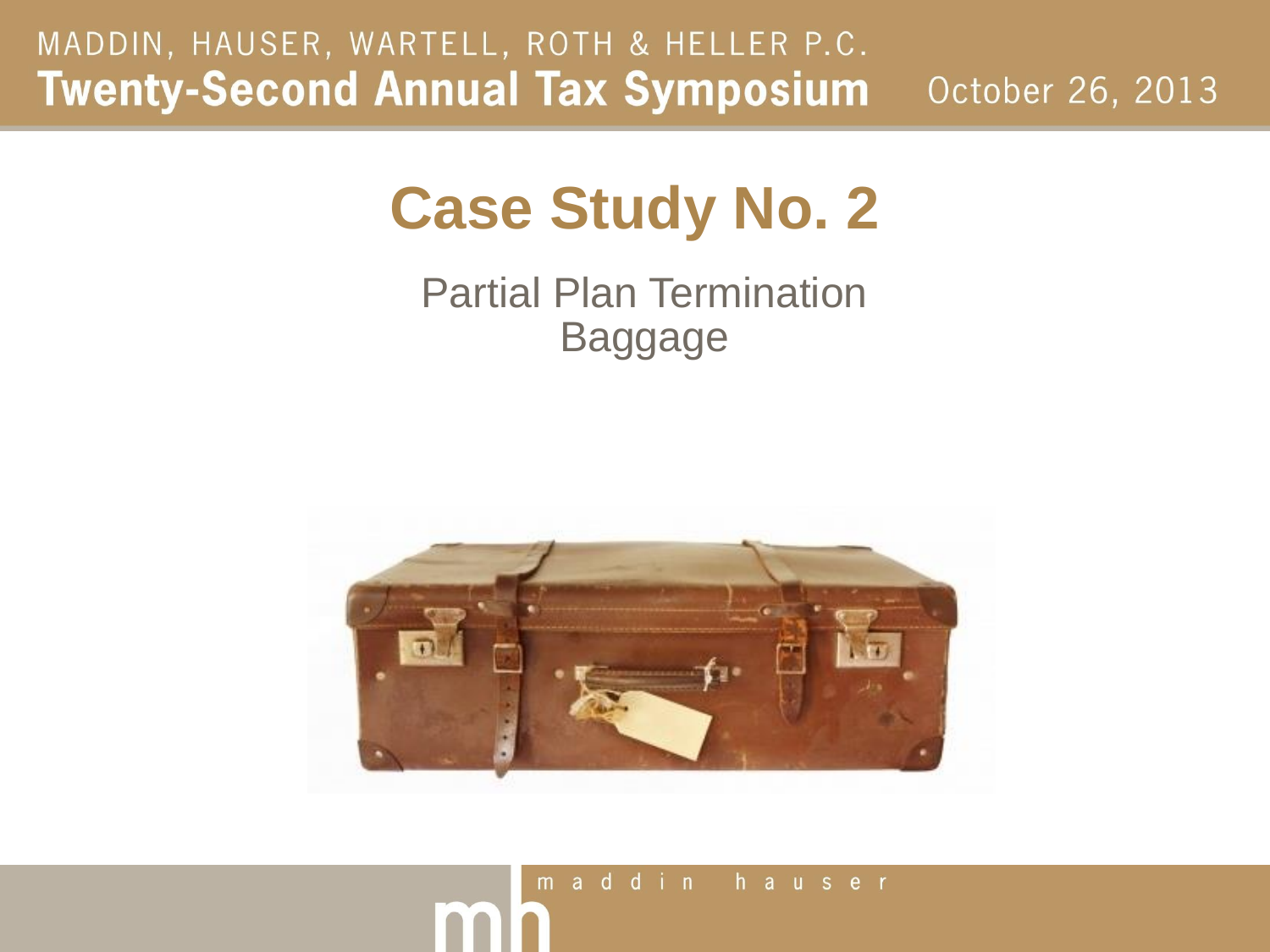### **Case Study No. 3**

### Defined Benefit Plan Funding Baggage